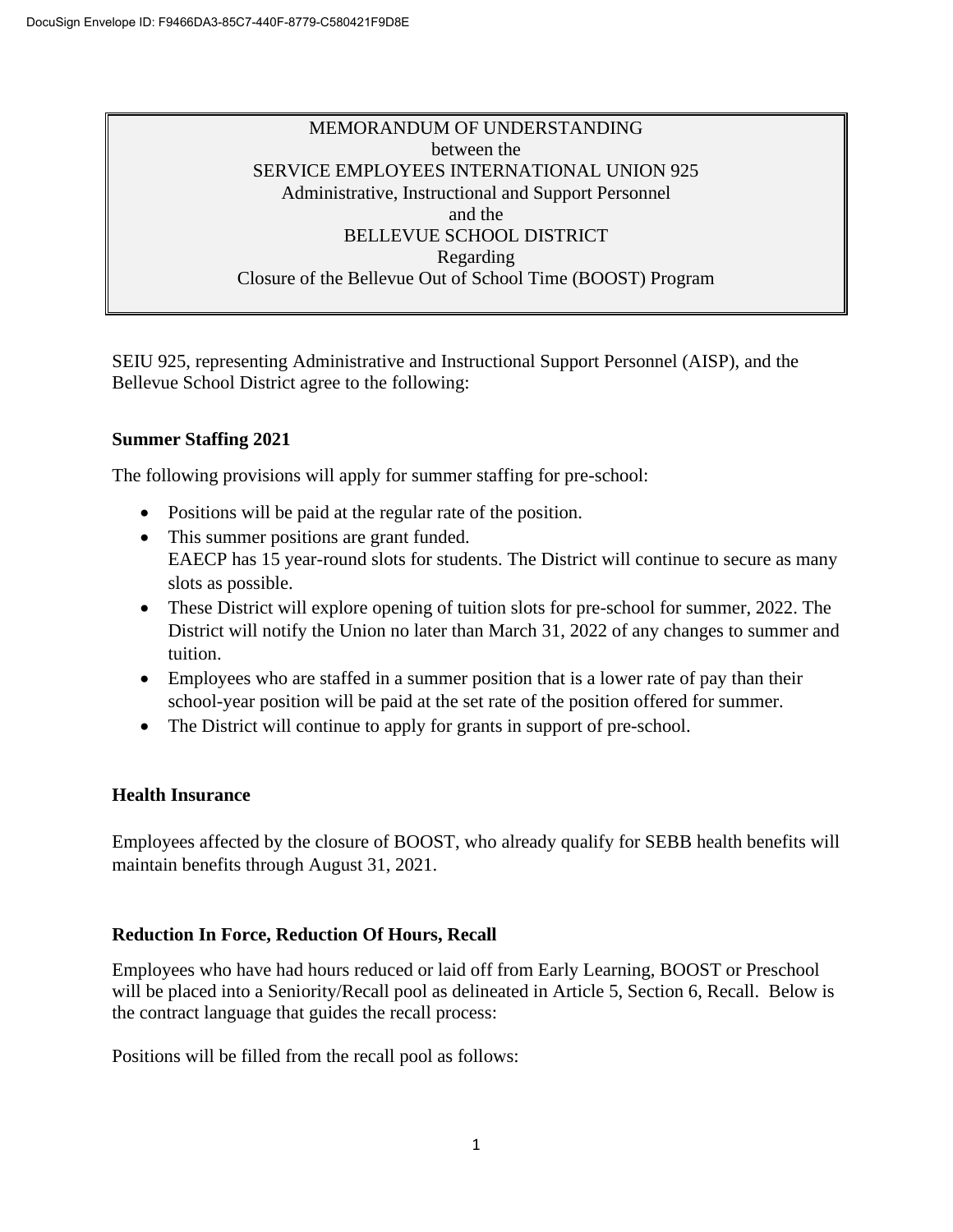- a) Each individual in the recall pool will be considered for assignment in any of the classifications for which he/she is qualified.
- b) The most senior qualified employee for the position opening will be assigned; provided a more senior employee in the preference pool specified in Article 5, Section 5.4, is not selected for the position. Employees will first fill open positions equivalent to positions held as of June 22, 2020 for which they are qualified. If no open positions are available, the employee may displace the least senior employee, in a position of equal pay grade, in the position Job Family. If no employee is less senior, the employee may displace an employee in a position with a lower pay range in which they are qualified.

The newly reduced employee may displace a less senior employee in a position of equal or lesser pay grade in accordance with the process above.

An employee may not be assigned to a position with a higher pay range than that which s/he held at time of initial layoff or reduction of hours June 2020. However, such employees may apply for open positions and if not selected, will remain in the recall pool. The master list created June 22, 2020 shall be the list for this MOU.

If an employee who held a full-time position is assigned to a part-time position, s/he shall be afforded the opportunity to remain in the recall pool until such time as he/she is given a full-time assignment or until his/her recall rights expire.

- c) If an employee has a reduction in their assigned days per year, s/he shall be afforded the opportunity to remain in the recall pool until such time as he/she has the reduced assigned days reinstated or until his/her recall rights expire.
- d) If an employee is assigned to a position in a lower salary range than that which he/she held at time of layoff, he/she shall be afforded the opportunity to remain in the recall pool until such time as he/she is given an assignment in the equivalent to the original salary range or until his/her recall rights expire.
- e) If Human Resources offers an employee an assignment that restores his/her hours, days and pay range lost at the time of layoff and the employee refuses the assignment, the employee will be removed from the recall pool.
- f) An employee who lost a benefits eligible position and refuses a placement in a benefits eligible position will be processed as a resignation to the Board of Directors. If an employee who was in a non-benefits eligible position refuses a placement in any position, benefits eligible or not, s/he will be processed as a resignation to the Board of Directors.
- g) If an employee is placed in a position with fewer hours than his/her previous assignment, then s/he may request additional hours from his/her principal or administrator which will be assigned in order of seniority, if scheduling and program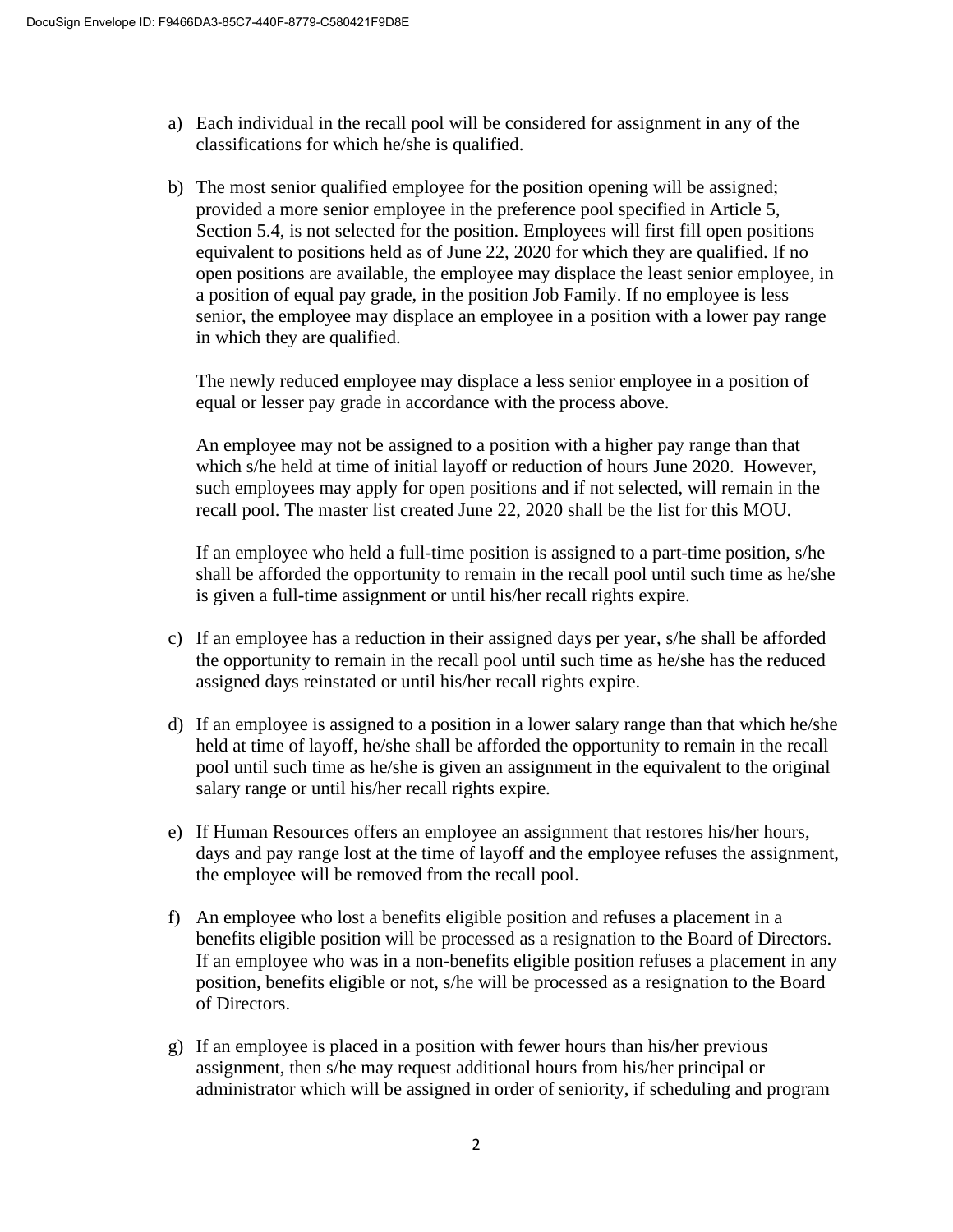needs allow. If the school/department has no additional hours to assign an employee, the employee may request Human Resources to consider him/her for additional hours in other schools/programs. The restoration of hours shall be for the period ending on 14 October of the next year, 2022.

- h) Persons in the recall pool shall be responsible for maintaining their current address, email, and telephone numbers with the Human Resources Department. Employees are required to notify the District of their preferred method of contact.
- i) The District shall notify laid off persons selected for recall by telephone, e-mail or U.S.P.S. mail. The individual will have two (2) workdays from receipt of such notification to accept employment in the position. A person who fails to notify the District of intent to accept the position offered within the two (2) workdays above shall have no right to placement in the position and shall be processed as a resignation to the Board of Directors. In the event that the person selected for recall fails to notify the District of intent to accept the position within the two (2) workdays or the person declines employment in the position, then the District shall select the person next in order of recall and notify him/her of the selection as set forth herein; provided a more senior employee in the preference pool specified in Article 5, Section 5.4 is not offered the position.
- j) Staffing dates for the summer shall be as follows to fill open positions:
	- Monday, July  $12, 2021$
	- Monday July 26, 2021
	- Monday August 9, 2021
	- Monday August 23, 2021
	- Employees shall be offered positions through this process as they become available after August 23, 2021.
- k) All offers of positions shall include notification to SEIU 925 at the time of notification. These notifications should coincide with summer staffing dates. The Union and District will seek consensus/agreement that these placements are accurate and not disputed.

# **Recall Eligibility**

Employees who experienced the following impacts will be eligible for recall from the single recall pool:

- 1) Employees who received one or more of the following reduction in hours or layoffs:.
	- a. Summer reduction in hours effective June 22, 2020
	- b. Fall reduction in hours effective August 31, 2020
	- c. Layoff of staff effective November 30, 2020
	- d. Reduction in hours for summer 2021 effective June 28, 2021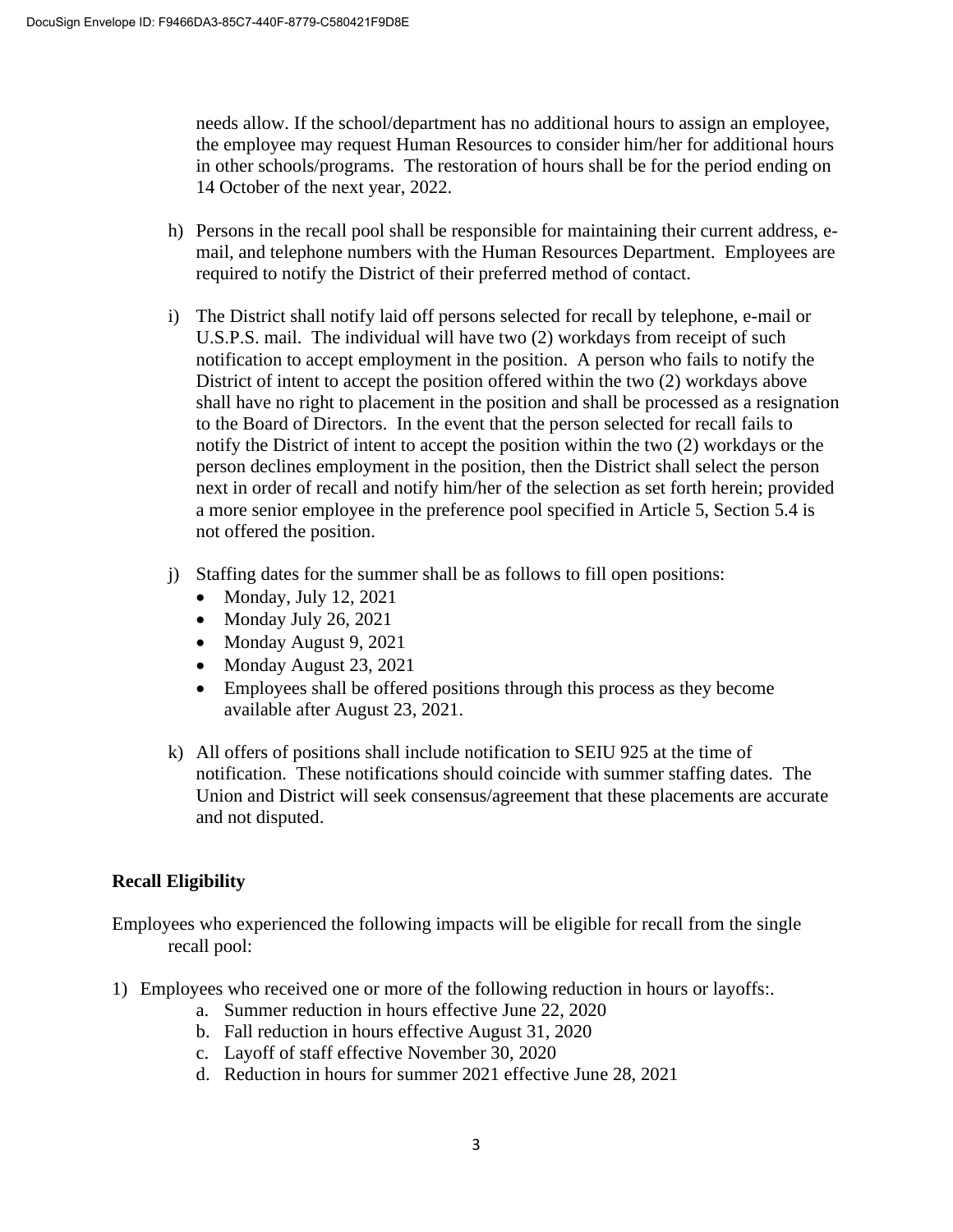- 2) Employees who accepted other positions between June 22, 2020 and June 28, 2021 shall be considered for positions during the summer of 2021 as positions become available and for which they are qualified as **part of a single recall pool**.
- 3) Employees who declined temporary work between June 22, 2020 and June 28, 2021 shall be considered for positions for the 2021-22 school year as positions become available and for which they are qualified as part of a single recall pool.
- 4) Any employees who chose not to volunteer for summer work for 2021 shall not be negatively impacted related to their position seniority for consideration of recall. Employees who are not eligible:
- 5) Employees who have declined offers of benefits eligible positions for which they are qualified between Dec. 1, 2020 and June 28, 2021 shall be considered to have resigned and are no longer eligible for recall (Article 5.6 p. 22).

# **Clarifications for Determining Qualifications**

The District and Union agree to the following determination of qualifications for employees impacted by layoffs or reduction in hours:

- 1) Qualifications
	- a. Date of hire (seniority)
	- b. Current or previous position
	- c. The knowledge, skills, and abilities to satisfy the revised job description requirements

Employees may provide verification for qualifications between June 10, 2021 through July 9, 2021 in order to update district records.

In the event that two employees have equivalent seniority and current or previous position experience, the District shall use the progress of earned Early Childhood Credits as a tie breaker. The chart below describes the requirements for Preschool Staff effective in **2024.**

| <b>Position Description</b>                                                        | <b>Pay Range</b> | <b>Early Childhood Credits</b><br>Required (by 2024 – MOU<br>from Nov. 2019) |
|------------------------------------------------------------------------------------|------------------|------------------------------------------------------------------------------|
| <b>Assistant Teacher</b>                                                           |                  | 12                                                                           |
| <b>Lead Preschool Teacher</b>                                                      |                  | Short $(20)$                                                                 |
| <b>Special Needs Assistant</b><br>Teacher III                                      |                  | 12                                                                           |
| Specialized Lead Preschool<br>Teacher (includes ECEAP,<br>inclusion, multilingual) | E                | 47                                                                           |
| Site Supervisor                                                                    | E                | 47                                                                           |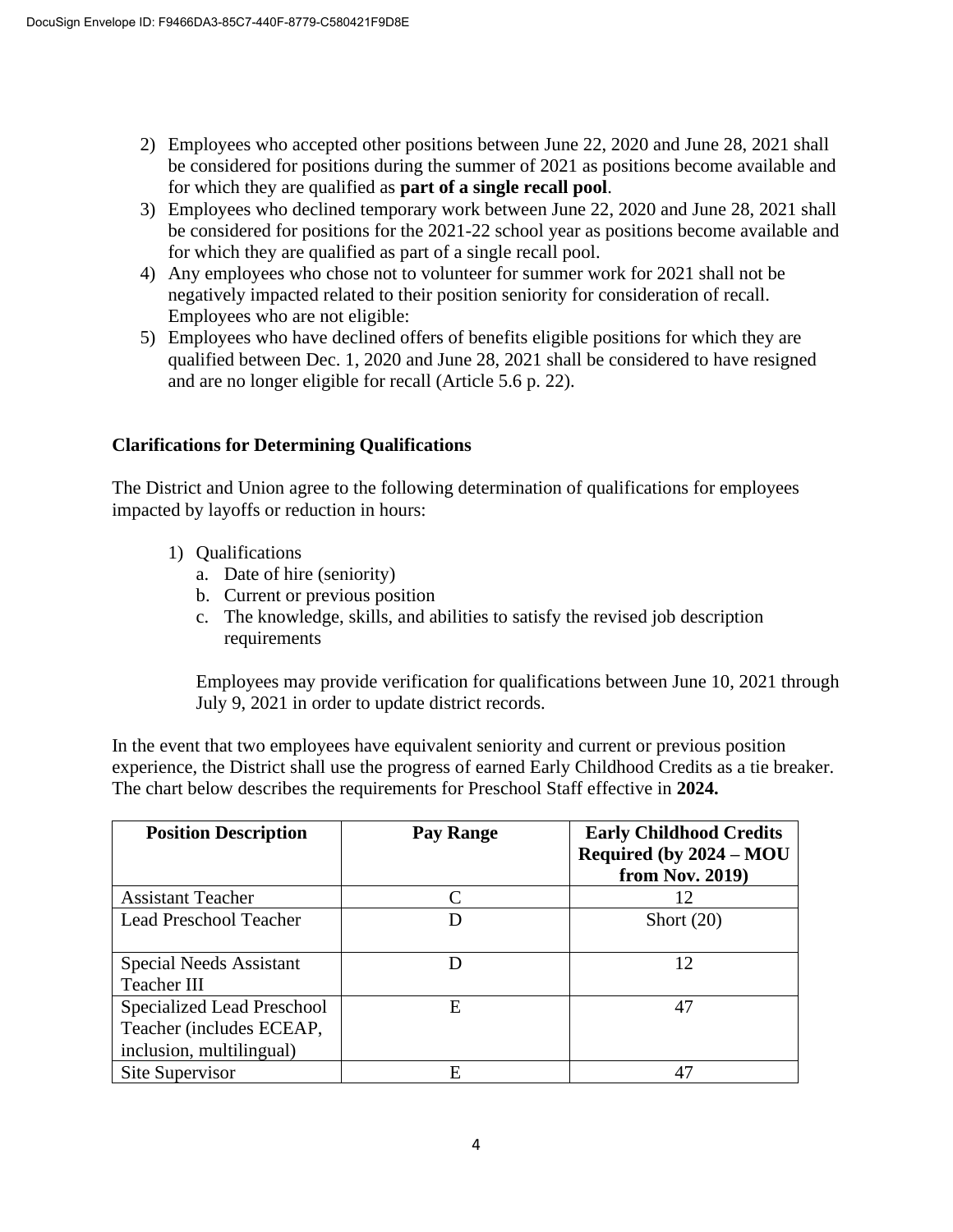#### **Site Supervisors**

The District will staff four (4) site supervisor positions for the 2021-2022 school year. These positions shall remain on the same pay range as previously, with an understanding that duties of the position shall be modified only after conferring with the Union. Should enrollment increase, positions may be added reflective of support needs.

### **Right of Restoration, Protection from Outsourcing**

- 1) At any point during the duration of the successor collective bargaining agreement should the District determine that childcare services will return to being provided by the District, all positions previously covered by the AISP contract that will be restored shall be automatically placed back into the bargaining unit, consistent with the CBA's recall provision in Article 5, Section 5.
- 2) The District and Union agree that for the duration of the successor contract the District will not engage in any consideration of contracting positions within the bargaining unit. Daily substitutes are not considered subcontracted work.

The parties understand that the Union retains jurisdiction of bargaining unit work and the District maintains management rights regarding the contracting of services for said work, including the determination, selection, and use of contractors. The parties agree to a process of communication intended to provide open review of the performance of any contracted services related to childcare that covers bargaining unit work. The following criteria will be reviewed by SEIU 925 and the District through Labor/Management:

- a. Review of the operating budget
	- o Revenues and expenditures
	- o Profit and loss
- b. Review of expulsion processes related to students
- c. Report of any inconsistencies between the contractor's process and District procedures
- d. Report numbers of students expelled or removed from the program
	- o Review of compliance requirements related to equity
- e. Report of any discrimination complaints of staff or students, in accordance with confidentiality requirements
	- o Report complaints filed with:
		- i) The contractor
		- ii) Bellevue School District
		- iii) Puget Sound Educational Service District
		- iv) Office of Superintendent of Public Instruction
		- v) Department of Health
		- vi) DSHS/DCYF Licensing